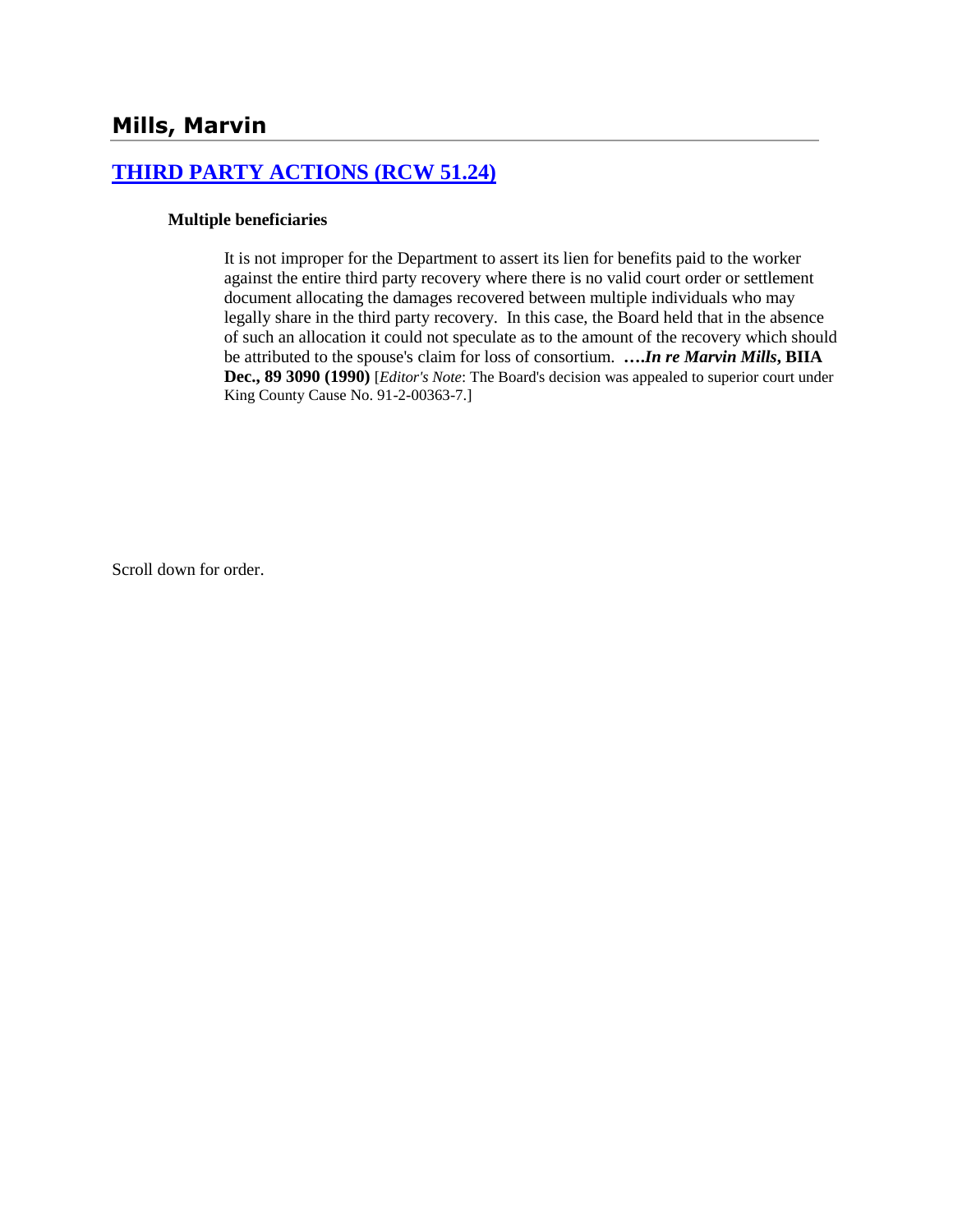### **BEFORE THE BOARD OF INDUSTRIAL INSURANCE APPEALS STATE OF WASHINGTON**

**)**

**IN RE: MARVIN MILLS ) DOCKET NO. 89 3090**

**CLAIM NO. J-314149 ) DECISION AND ORDER**

## APPEARANCES:

Claimant, Marvin Mills, by Schroeter, Goldmark, and Bender, P.S., per William S. Bailey and Sydney Stillerman Swan

Employer, Westlake Chevrolet, Incorporated, by **None** 

Department of Labor and Industries, by The Attorney General, per

Beverly Norwood Goetz and Jeffrey Boyer, Assistants and Whitney Petersen, Paralegal

This is an appeal filed by the claimant, Marvin Mills, on February 27, 1989 from an order of the

Department of Labor and Industries dated January 17, 1989 which corrected and superseded the

Department order dated January 12, 1989, and provided that:

WHEREAS, claimant has recovered \$145,000.00, and RCW 51.24.060 requires distribution of the settlement proceeds as follows: 1) Net share to attorney for fees and costs (\$50,479.04); 2) Net share to claimant (\$50,567.21); and 3) Net share to Department (\$43,953.75).

WHEREAS, the Department of Labor and Industries declares a statutory lien against the claimant's third party recovery for the sum of \$68,632.95;

NOW THEREFORE, demand is hereby made upon the claimant to reimburse the Department in the amount of \$43,953.75.

IT IS FURTHER ORDERED no benefits or compensation will be paid to or on behalf of the claimant until such time the excess recovery totaling \$2,257.77 has been expended by the claimant for costs incurred as a result of the condition(s) covered under this claim.

# **AFFIRMED.**

# **DECISION**

Pursuant to RCW 51.52.104 and RCW 51.52.106, this matter is before the Board for review and decision on timely Petitions for Review filed by the claimant and the Department of Labor and Industries to a Proposed Decision and Order issued on July 19, 1990 in which the order of the Department dated January 17, 1989 was affirmed.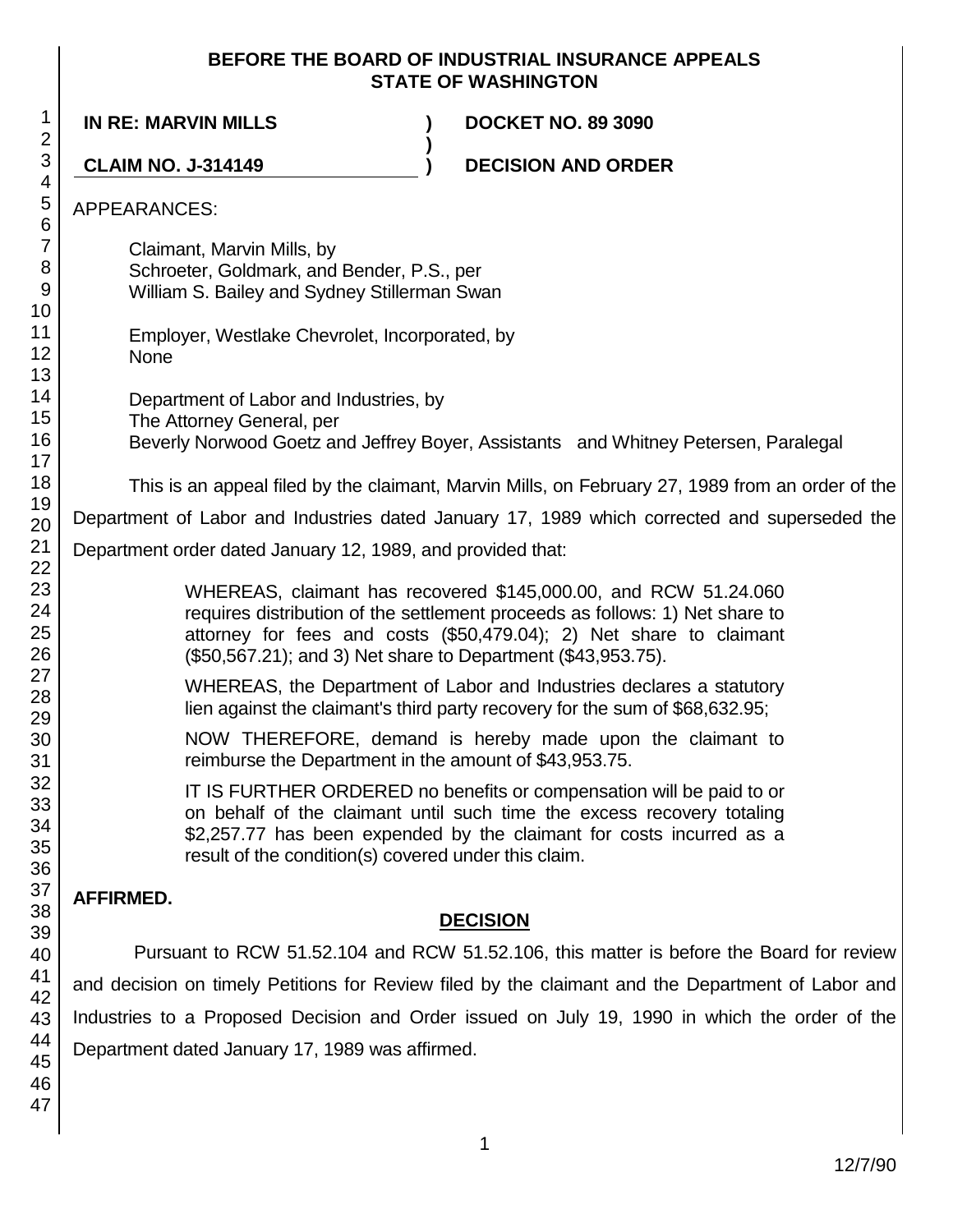This case was presented for decision based on the parties' agreement that the settlement of the third party claim made by Mr. and Mrs. Mills against numerous defendants included compensation for Mrs. Mills' loss of consortium claim, although the settlement documents did not specify the percentage or monetary award for the consortium claim. The Department asserted a lien pursuant to RCW 51.24.060 against the third party recovery and attributed the entire amount of the recovery solely to Mr. Mills. Mr. Mills now challenges the Department's authority to assert its lien against the entire recovery since a portion of the recovery was to compensate Mrs. Mills.

We agree with our Industrial Appeals Judge that the Department cannot assess its lien against any portion of a third party recovery awarded specifically to the spouse of a worker based on a claim for loss of consortium until such time as the spouse becomes a beneficiary under the Act. In re Charles H. Downey, Dec'd., BIIA Dec., 87 1718 (1989). We have also stated that where the third party recovery is made jointly by both claimant and spouse without evidence of any determination allocating a portion of the recovery to the loss of consortium claim, and the Department attributes the entire amount of the recovery to the worker, benefits to which the surviving spouse may subsequently be entitled in her own right as a beneficiary cannot be offset by the excess third party recovery previously attributed to the worker. In re Lawrence Guyette, Dec'd., Dckt. No. 89 0832 (September 14, 1990).

Likewise, we agree with our Industrial Appeals Judge that when the court documents from the third party recovery do not specify the percentage nor monetary award for the loss of consortium claim, we cannot speculate as to the amount that should be attributed to the consortium claim. Mr. Mills argues that he is not asking this Board to speculate. He alleges for the first time in the Petition for Review that the affidavit of Robert G. Andre, lead counsel for the defendants in the third party action, was included as part of our record and establishes that Mrs. Mills was entitled to 20% of the recovery as compensation for her loss of consortium. Our records contain no such affidavit. However, even if the affidavit were before us, it would not change the result. If there is no valid court order or settlement document allocating the damages recovered between multiple individuals who may legally share in the third party recovery, it would not be appropriate for us to rely on information developed after the third party recovery has been made and the Department's distribution order issued, to make a determination as to the ownership of the settlement proceeds.

In the Proposed Decision and Order at page four, our Industrial Appeals Judge stated: "There is nothing in the statute to prevent the Department from exercising its discretion to reduce the amount against which a lien is asserted in consideration of a spouse's claim for loss of consortium", citing